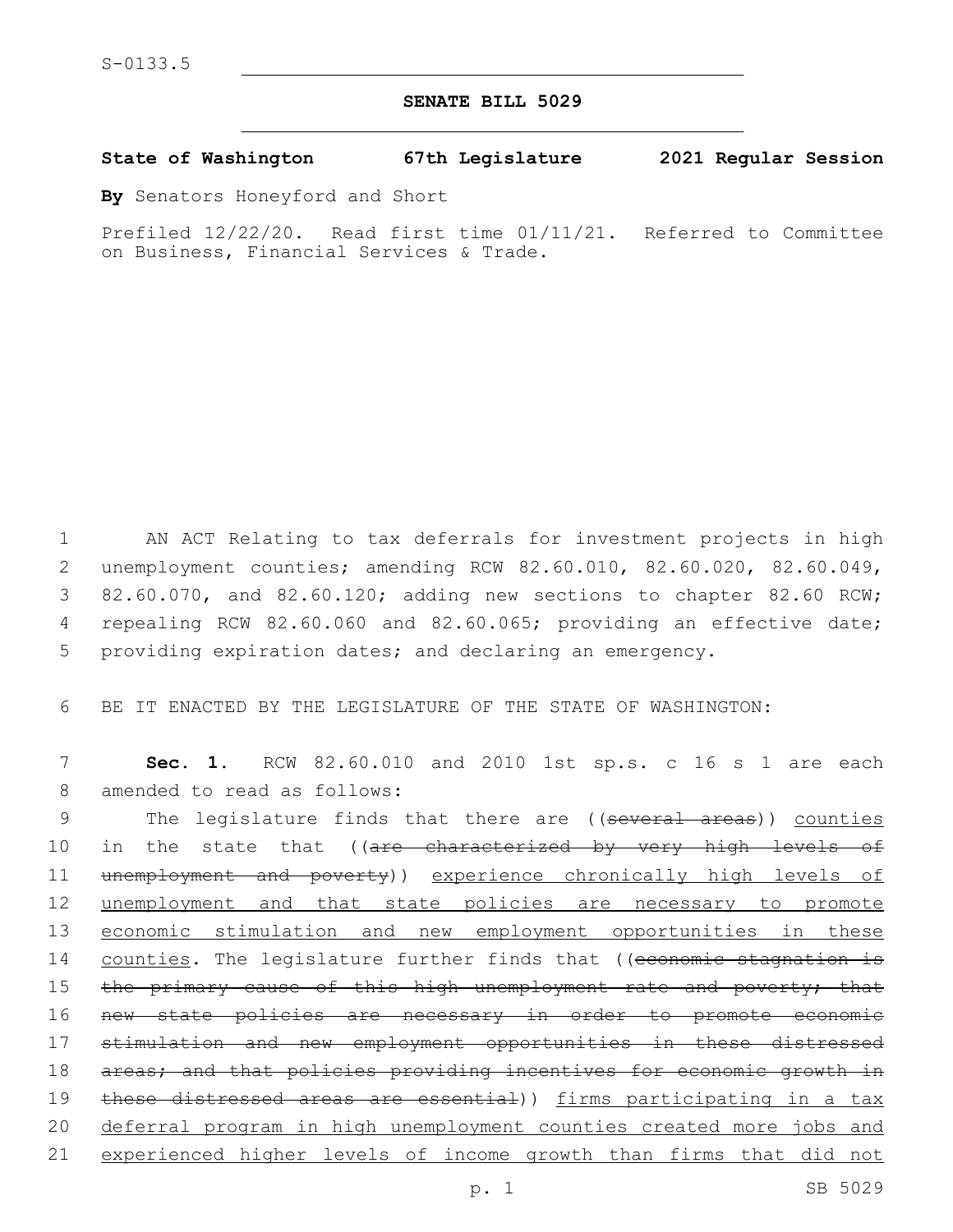participate in the deferral. For these reasons, the legislature reestablishes a tax deferral program to be effective solely in ((distressed)) counties experiencing high levels of unemployment. The legislature declares that this limited program serves the vital public purpose of creating employment opportunities and reducing poverty in ((the distressed)) counties experiencing levels of 7 unemployment that are higher than those of the state.

 **Sec. 2.** RCW 82.60.020 and 2010 1st sp.s. c 16 s 2 are each 9 amended to read as follows:

 Unless the context clearly requires otherwise, the definitions in 11 this section apply throughout this chapter.

 (1) "Applicant" means a person applying for a tax deferral under 13 this chapter.

(2) "Department" means the department of revenue.

15  $(3)$  "Eligible area" means ( $(+)$ 

 (a) Through June 30, 2010, a rural county as defined in RCW 17 82.14.370; and

18  $(b)$  Beginning July 1, 2010,) a qualifying county.

 (4)(a) "Eligible investment project" means an investment project 20 that is located, as of the date the application required by ((RCW 21 82.60.030)) section 3 of this act is received by the department, in an eligible area as defined in subsection (3) of this section.

 (b) "Eligible investment project" does not include any portion of an investment project undertaken by a light and power business as defined in RCW 82.16.010(4), other than that portion of a cogeneration project that is used to generate power for consumption within the manufacturing site of which the cogeneration project is an integral part, or investment projects that have already received 29 deferrals under this chapter.

 (5) "Initiation of construction" has the same meaning as in RCW 82.63.010.31

 (6) "Investment project" means an investment in qualified buildings or qualified machinery and equipment, including labor and services rendered in the planning, installation, and construction of 35 the project.

 (7) "Manufacturing" means the same as defined in RCW 82.04.120. 37 "Manufacturing" also includes:

 (a) ((Before July 1, 2010: (i) Computer programming, the 39 production of computer software, and other computer-related services,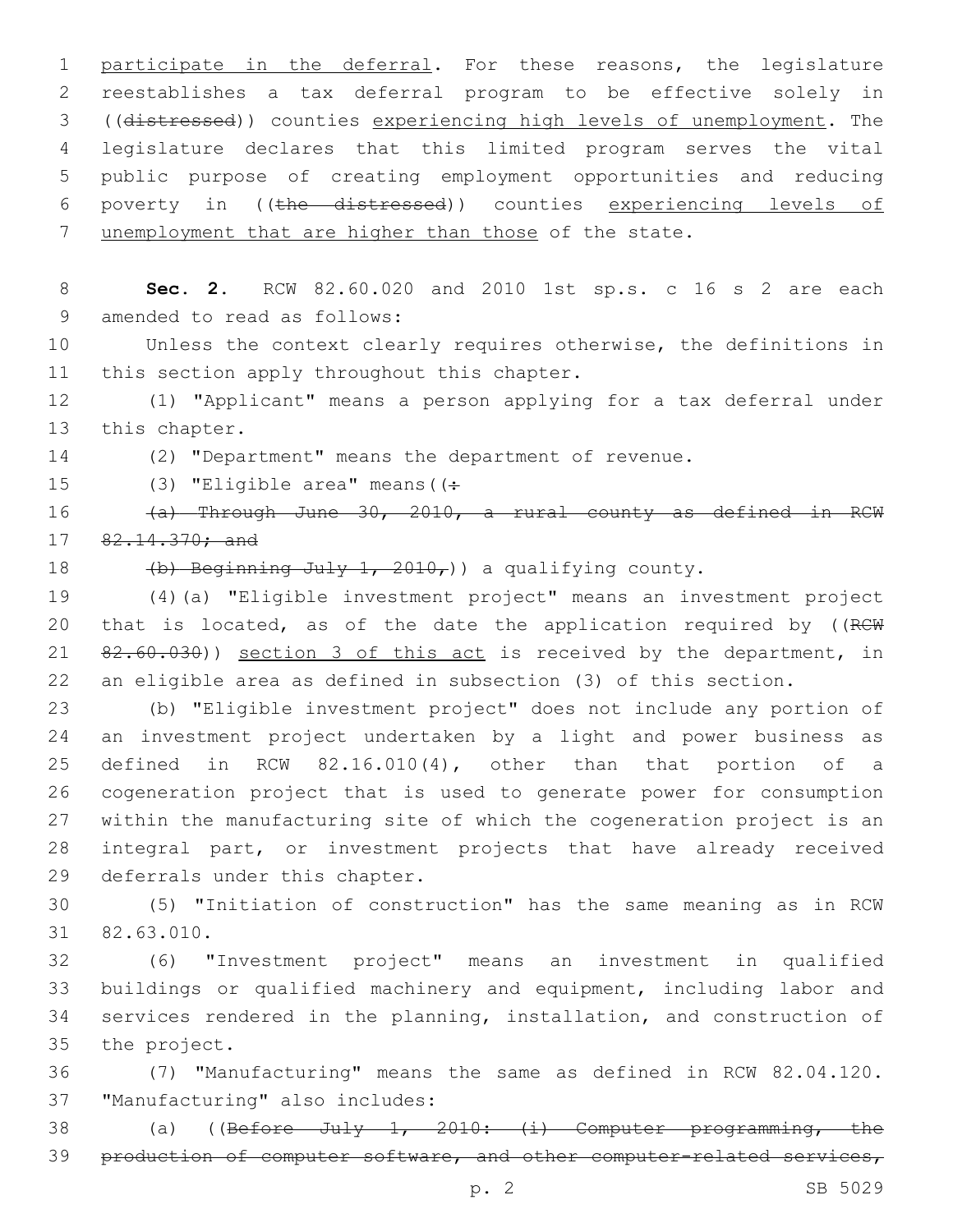1 but only when the computer programming, production of computer 2 software, or other computer-related services are performed by a manufacturer as defined in RCW 82.04.110 and contribute to the production of a new, different, or useful substance or article of tangible personal property for sale; (ii) the activities performed by research and development laboratories and commercial testing laboratories; and (iii) the conditioning of vegetable seeds; and

8 (b) Beginning July 1, 2010: (i)) The activities performed by 9 research and development laboratories and commercial testing 10 laboratories; and  $((\pm i)^{\pm}$  the))

11 (b) The conditioning of vegetable seeds.

12 (8) "Meaningful construction" means an active construction site, 13 where excavation of a building site, laying of a building foundation, 14 or other tangible signs of construction are taking place and that 15 clearly show a progression in the construction process at the 16 location designated by the taxpayer in the application for deferral. 17 Planning, permitting, or land clearing before excavation of the 18 building site, without more, does not constitute "meaningful 19 construction."

20 (9) "Person" has the meaning given in RCW 82.04.030.

21 (((49))) (10) "Qualified buildings" means construction of new structures, and expansion or renovation of existing structures for the purpose of increasing floor space or production capacity used for manufacturing or research and development activities, including plant offices and warehouses or other facilities for the storage of raw material or finished goods if such facilities are an essential or an integral part of a factory, mill, plant, or laboratory used for manufacturing or research and development. If a building is used partly for manufacturing or research and development and partly for other purposes, the applicable tax deferral must be determined by apportionment of the costs of construction under rules adopted by the 32 department.

33 (((410))) (11) "Qualified employment position" means a permanent 34 full-time employee employed in the eligible investment project during 35 the entire tax year. The term "entire tax year" means a full-time 36 position that is filled for a period of  $((\text{true1ve}))$  12 consecutive 37 months. The term "full-time" means at least ((thirty-five)) 35 hours 38 a week, ((<del>four hundred fifty-five</del>)) 455 hours a quarter, or ((one 39 thousand eight hundred twenty)  $1,820$  hours a year.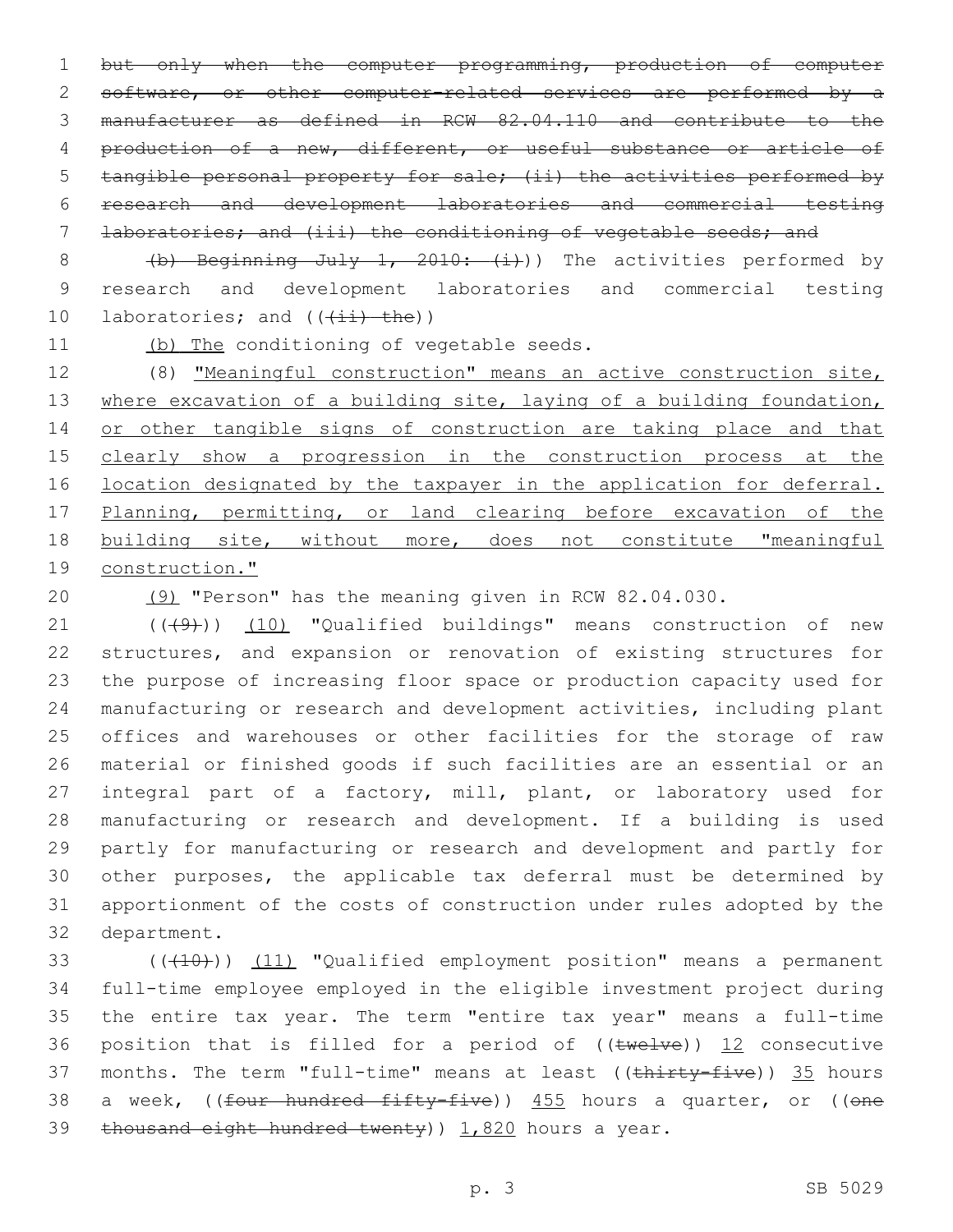(((11))) (12) "Qualified machinery and equipment" means all new industrial and research fixtures, equipment, and support facilities that are an integral and necessary part of a manufacturing or research and development operation. "Qualified machinery and equipment" includes: Computers; software; data processing equipment; laboratory equipment; manufacturing components such as belts, pulleys, shafts, and moving parts; molds, tools, and dies; operating structures; and all equipment used to control or operate the 9 machinery.

10 ((+12))) (13) "Qualifying county" means a county that has an unemployment rate, as determined by the employment security 12 department, which is at least ( $(\text{twenty})$ ) 20 percent above the state average for the three calendar years immediately preceding the year in which the list of qualifying counties is established or updated, 15 as the case may be, as provided in RCW 82.60.120.

16 ((+13))) (14) "Recipient" means a person receiving a tax deferral 17 under this chapter.

18 (( $(14)$ )) (15) "Research and development" means the development, refinement, testing, marketing, and commercialization of a product, service, or process before commercial sales have begun, but only when such activities are intended to ultimately result in the production of a new, different, or useful substance or article of tangible personal property for sale. As used in this subsection, "commercial sales" excludes sales of prototypes or sales for market testing if 25 the total gross receipts from such sales of the product, service, or 26 process do not exceed ((one million dollars)) \$1,000,000.

 NEW SECTION. **Sec. 3.** A new section is added to chapter 82.60 28 RCW to read as follows:

 (1) Application for deferral of taxes under this chapter must be made before initiation of the construction of the investment project or acquisition of equipment or machinery. The application must be made to the department in a form and manner prescribed by the department. The application must contain information regarding the location of the investment project, the applicant's average employment in the state for the prior year, estimated or actual new employment related to the project, estimated or actual wages of employees related to the project, estimated or actual costs, time schedules for completion and operation, and other information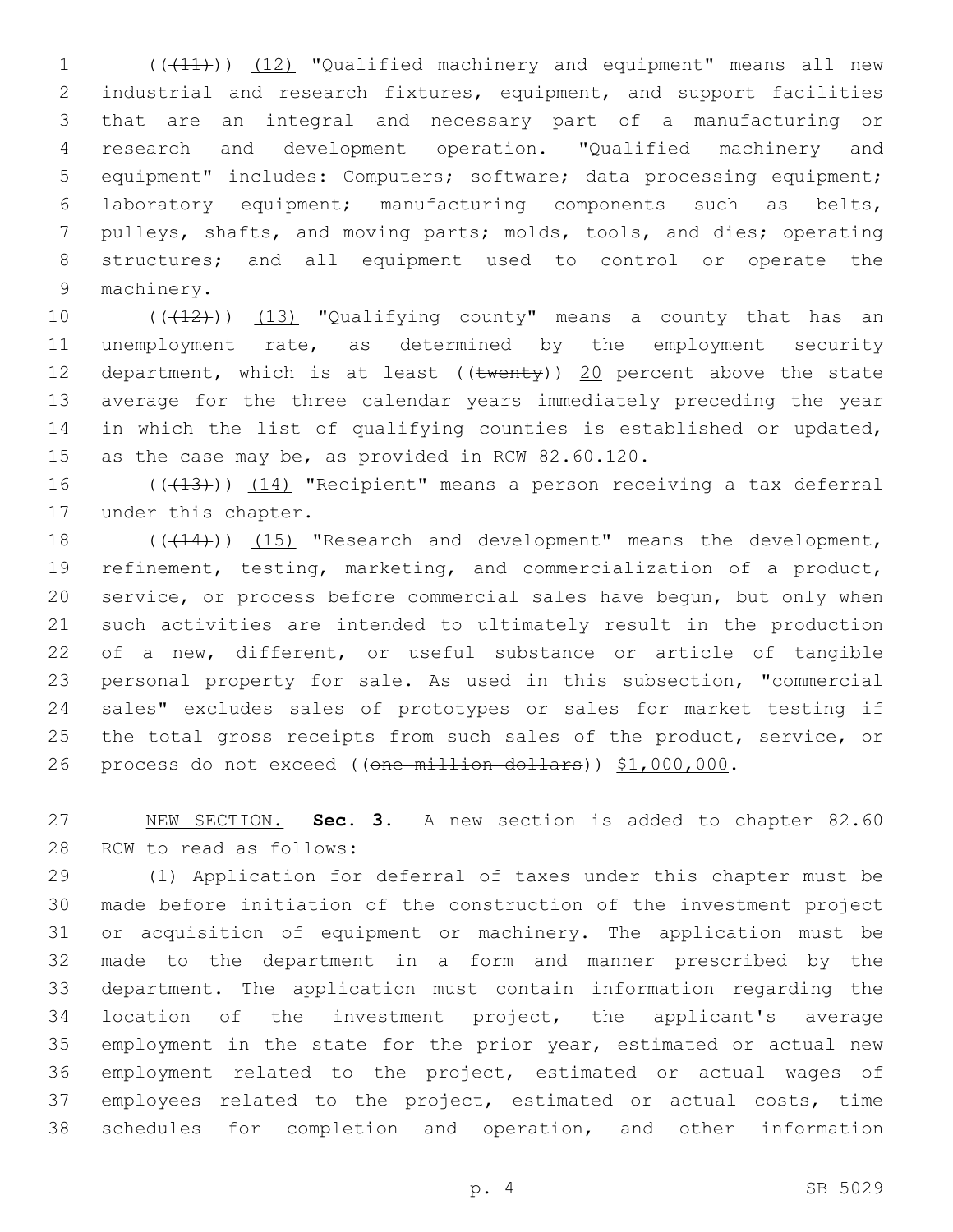required by the department. The department must rule on the 2 application within 60 days.

 (2) The department may not accept applications for the deferral 4 under this chapter after June 30, 2031.

5 (3) This section expires July 1, 2031.

 NEW SECTION. **Sec. 4.** A new section is added to chapter 82.60 7 RCW to read as follows:

 (1) The department must issue a sales and use tax deferral certificate for state and local sales and use taxes due under chapters 82.08, 82.12, and 82.14 RCW on each eligible investment 11 project.

 (2) The department must keep a running total of all deferrals granted under this chapter during each fiscal biennium.

14 (3) This section expires July 1, 2031.

 NEW SECTION. **Sec. 5.** A new section is added to chapter 82.60 16 RCW to read as follows:

 (1) The recipient of a deferral certificate under section 4 of this act must begin meaningful construction on an eligible investment project within two years of receiving a deferral certificate, unless construction was delayed due to circumstances beyond the recipient's control. Lack of funding is not considered a circumstance beyond the 22 recipient's control.

 (2) If the recipient does not begin meaningful construction on an eligible investment project within two years of receiving a deferral certificate, the deferral certificate issued under section 4 of this act is invalid and taxes deferred under this chapter are due 27 immediately.

 **Sec. 6.** RCW 82.60.049 and 2010 1st sp.s. c 16 s 7 are each 29 amended to read as follows:

(1) For the purposes of this section:30

 (a) "Eligible area" also means a designated community empowerment 32 zone approved under RCW 43.31C.020.

 (b) "Eligible investment project" also means an investment project in an eligible area as defined in this section.

35 (2) In addition to the provisions of ((RCW 82.60.040)) section 4 36 of this act, the department shall issue a sales and use tax deferral certificate for state and local sales and use taxes due under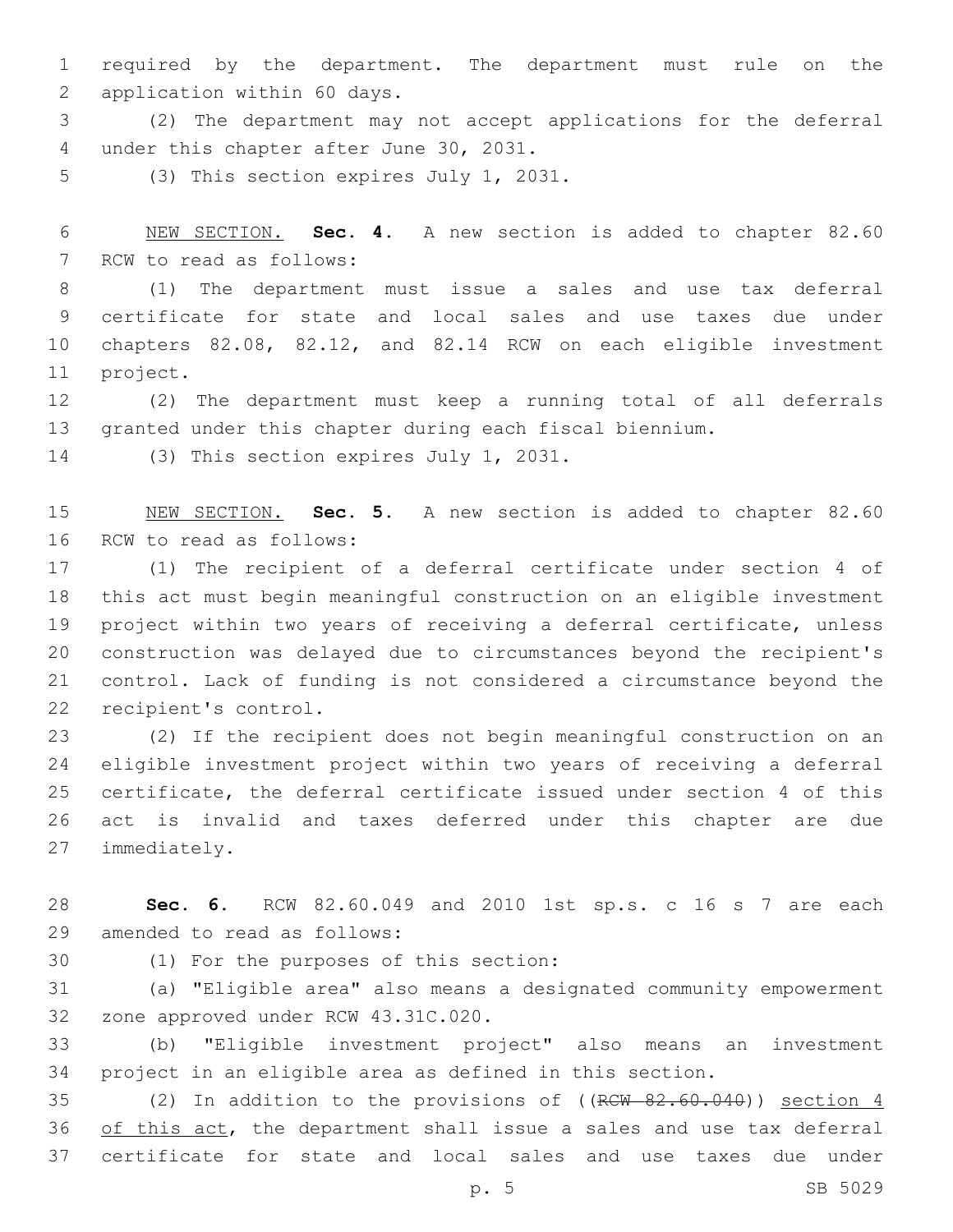chapters 82.08, 82.12, and 82.14 RCW, on each eligible investment project that is located in an eligible area, if the applicant establishes that at the time the project is operationally complete:

 (a) The applicant will hire at least one qualified employment 5 position for each ((seven hundred fifty thousand dollars)) \$750,000 of investment for which a deferral is requested; and

 (b) The positions will be filled by persons who at the time of hire are residents of the community empowerment zone. As used in this subsection, "resident" means the person makes his or her home in the community empowerment zone or the county in which the zone is located. A mailing address alone is insufficient to establish that a person is a resident for the purposes of this section. The persons must be hired after the date the application is filed with the 14 department.

 (3) All other provisions and eligibility requirements of this chapter apply to applicants eligible under this section.

 (4) The qualified employment position must be filled by the end of the calendar year following the year in which the project is certified as operationally complete. If a person does not meet the requirements for qualified employment positions by the end of the second calendar year following the year in which the project is certified as operationally complete, all deferred taxes are 23 immediately due.

 **Sec. 7.** RCW 82.60.070 and 2017 c 135 s 36 are each amended to 25 read as follows:

 (1)(a) Each recipient of a deferral of taxes granted under this chapter must file a complete annual tax performance report with the department under RCW 82.32.534 during the period covered by the 29 schedule under subsection (2) of this section. If the economic benefits of the deferral are passed to a lessee as provided in RCW 82.60.025, the lessee must file a complete annual tax performance report, and the applicant is not required to file a complete annual 33 tax performance report.

 (b) The ((department)) joint legislative audit and review committee, as part of its tax preference review process under chapter 43.136 RCW, must use the information reported on the annual tax performance report required by this section to study the tax deferral 38 program authorized under this chapter. The ((department)) committee 39 must report to the legislature by December 1, ((2018)) 2028. The

p. 6 SB 5029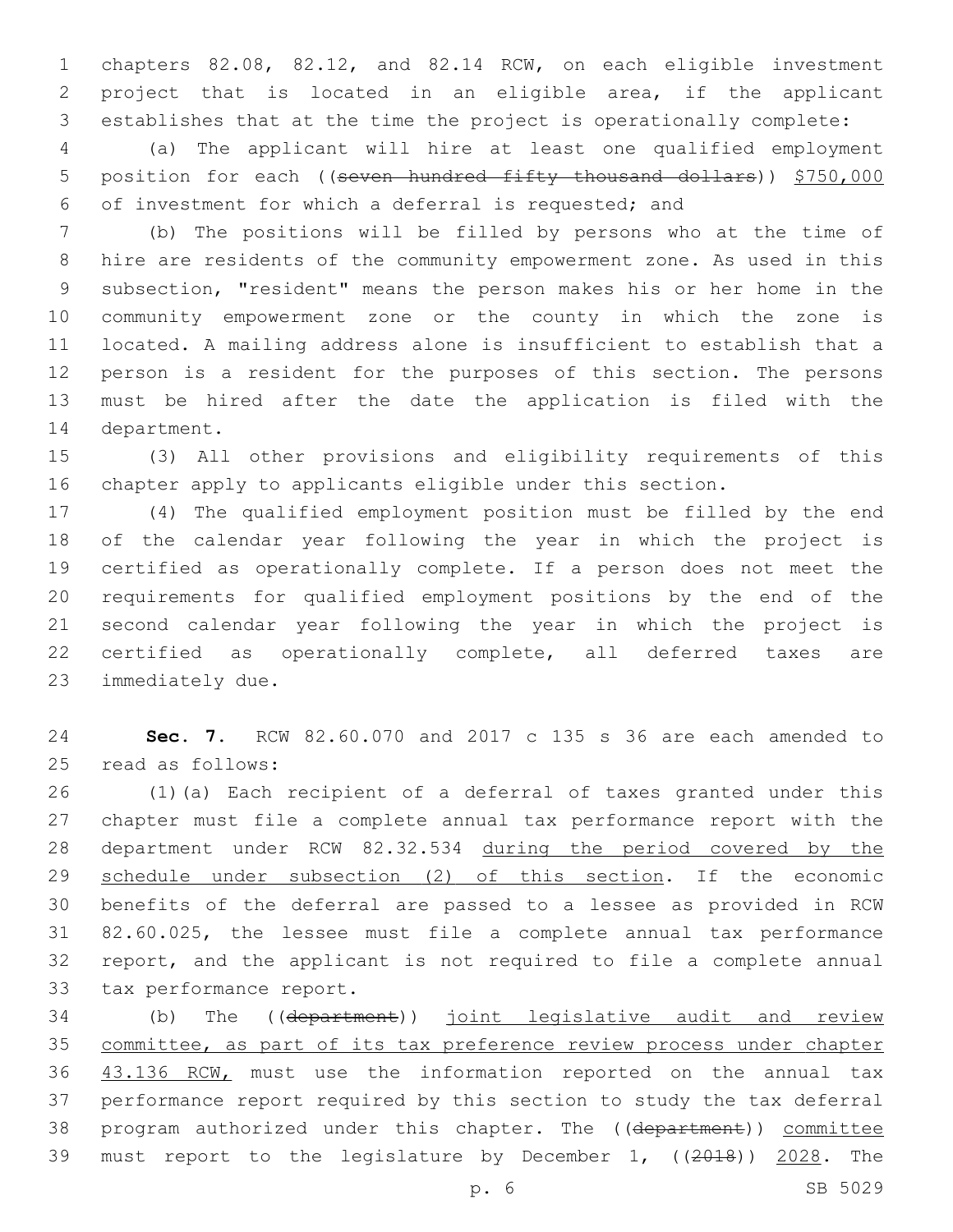report must measure the effect of the program on job creation, the number of jobs created for residents of eligible areas, company 3 growth, and such other factors as the ((department)) committee selects.4

 (2) ((Except as provided in RCW 82.60.063, if, on the basis of a tax performance report under RCW 82.32.534 or other information, the department finds that an investment project is not eligible for tax 8 deferral under this chapter, the amount of deferred taxes outstanding for the project, according to the repayment schedule in RCW 10 82.60.060, is immediately due.)) (a) Except as otherwise provided in 11 this chapter, taxes deferred under this chapter need not be repaid.

 (b) If the investment project is not operationally complete 13 within five calendar years from the issuance of the tax deferral 14 certificate, or if, on the basis of the tax performance report under 15 RCW 82.32.534 or other information, the department finds that an investment project is used for purposes other than a qualified manufacturing or research and development operation at any time during the calendar year in which the investment project is certified 19 by the department as having been operationally completed, or at any time during any of the seven succeeding calendar years, a portion of deferred taxes is immediately due according to the following schedule:

| 23 | Year in which   | % of deferred taxes due |
|----|-----------------|-------------------------|
| 24 | use occurs      |                         |
| 25 | $\overline{1}$  | 100%                    |
| 26 | $\overline{2}$  | 87.5%                   |
| 27 | $\underline{3}$ | 75%                     |
| 28 | $\overline{4}$  | 62.5%                   |
| 29 | $\overline{2}$  | 50%                     |
| 30 | $\underline{6}$ | 37.5%                   |
| 31 | $\overline{1}$  | 25%                     |
| 32 | 8               | 12.5%                   |

 (c) If the economic benefits of the deferral are passed to a lessee as provided in RCW 82.60.025, the lessee is responsible for payment to the extent the lessee has received the economic benefit. 36 (3) For purposes of  $((\overline{\text{this}}))$  subsection (2) of this section, the 37 repayment schedule ((in RCW 82.60.060)) is tolled during the period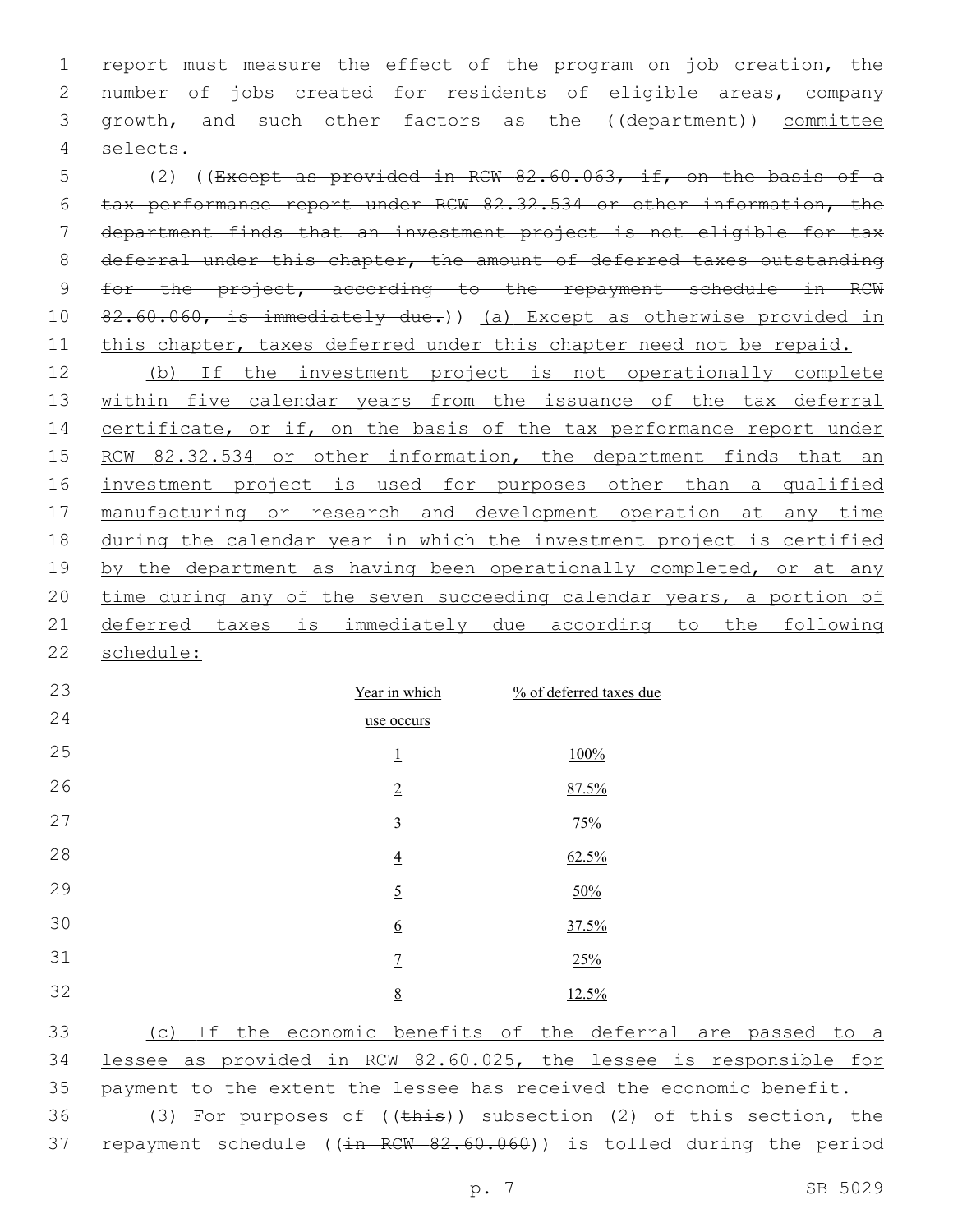of time that a taxpayer is receiving relief from repayment of 2 deferred taxes under RCW 82.60.063.

3 (((3)) (4) A recipient who must repay deferred taxes under 4 subsection  $((2+))$   $(3)$  of this section because the department has found that an investment project is not eligible for tax deferral under this chapter is no longer required to file annual tax performance reports under RCW 82.32.534 beginning on the date an investment project is used for nonqualifying purposes.

9 (( $(4)$ )) (5) The department must assess interest at the rate 10 provided for delinquent taxes, but not penalties, retroactively to 11 the date of deferral for a recipient who must repay deferred taxes under subsection (3) of this section because the department has found 13 that an investment project is not eligible for tax deferral. The debt for deferred taxes will not be extinguished by insolvency or other 15 failure of the recipient. Transfer of ownership does not terminate 16 the deferral. The deferral is transferred, subject to the successor 17 meeting the eligibility requirements of this chapter, for the remaining periods of the deferral.

 (6) Notwithstanding any other provision of this section or RCW 82.32.534, deferred taxes on the following need not be repaid:

 (a) Machinery and equipment, and sales of or charges made for labor and services, which at the time of purchase would have qualified for exemption under RCW 82.08.02565; and

 (b) Machinery and equipment which at the time of first use would have qualified for exemption under RCW 82.12.02565.

 **Sec. 8.** RCW 82.60.120 and 2010 1st sp.s. c 16 s 3 are each 27 amended to read as follows:

 The department, with the assistance of the employment security department, must establish a list of qualifying counties, effective July 1, ((2010)) 2021. The list of qualifying counties is effective 31 for a (( $t$ wenty-four))  $24$ -month period and must be updated by July 1st of the year that is two calendar years after the list was established 33 or last updated, as the case may be.

 NEW SECTION. **Sec. 9.** The following acts or parts of acts are each repealed:

 (1) RCW 82.60.060 (Repayment schedule) and 2010 1st sp.s. c 16 s 37 8, 2000 c 106 s 5, & 1985 c 232 s 5; and